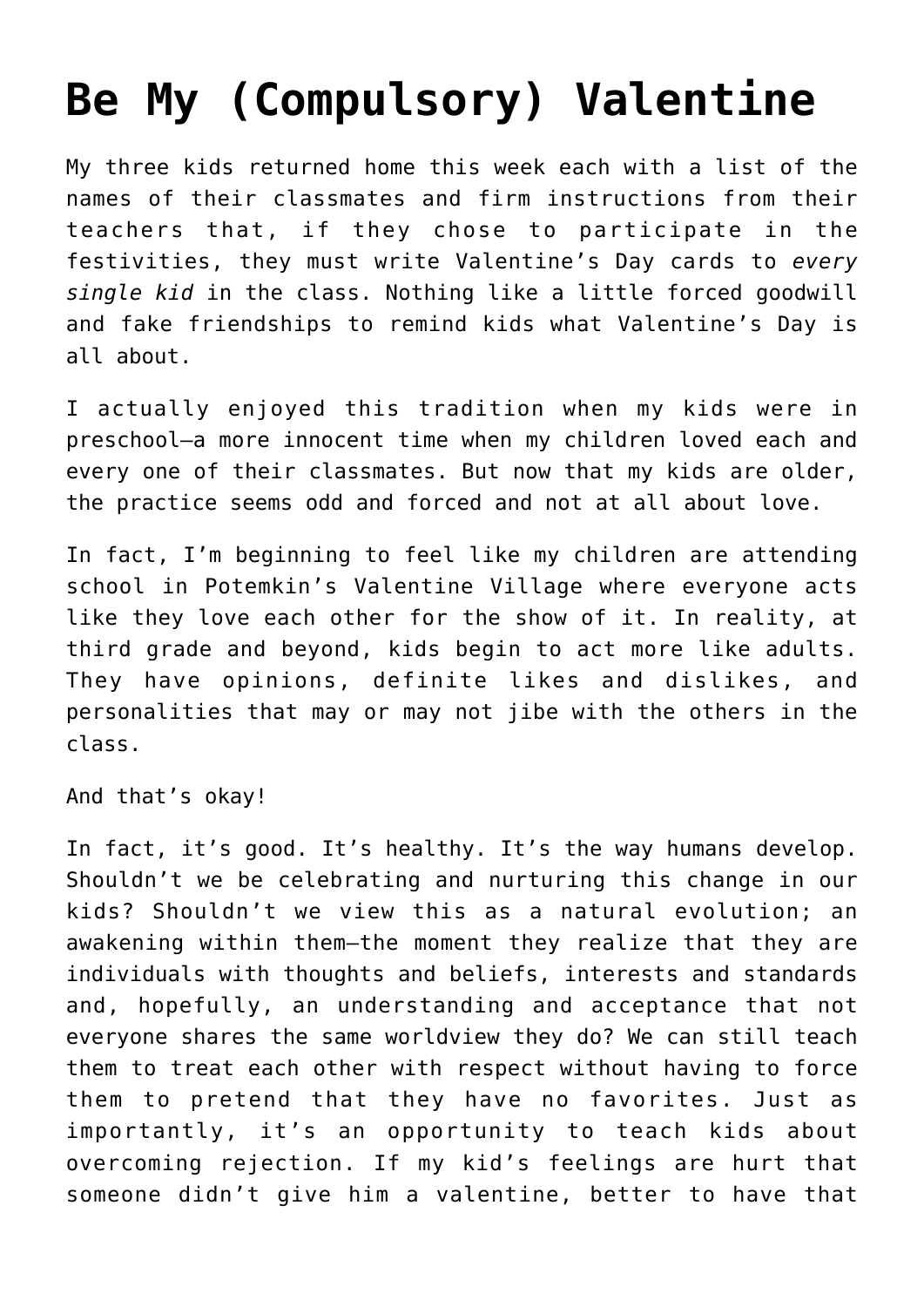conversation about putting such slights in perspective now than when they become far more cutting years down the road.

Despite this, each year, I instruct my children to deny those natural feelings and normal behaviors so that they can label every kid in their classroom as a friend deserving of a love note. I comply by dutifully, and without much complaint, heading down to the local card shop to buy several packages of gaudy and expensive Valentine's Day cards and then scream at my kids to "SAY I LOVE YOU!" to their classmates, on which they have varied opinions.

And to top it all off, my kids aren't even allowed to give away even the smallest piece of candy because at some point their school adopted a "NO FUN EVER!" rule outlawing any sort of food giveaways. I have no idea when this rule was adopted but I'm sure it has something to do with America's bizarre fixation on sugar and the childhood obesity "epidemic." Perhaps it happened when the First Lady started ruining school food. Whatever the origin, the rule now exists and now all kids get for Valentine's Day from their friends is a piece of paper with a meaningless missive.

It's the candy ban that's the real giveaway as to who this tradition really benefits: Not the kids, but the school administrators, the teachers, and the parents who want to sustain Potemkin's beautiful yet hollow vision of school as a place where nothing bad ever happens.

But perhaps I shouldn't complain. After all, this is as close to religious instruction my kids will ever get at their public school. That makes this the ultimate irony because Valentine's Day has liturgical roots, originally marking the day Catholics celebrate Saint Valentine (The Catholic Church actually recognizes two St. Valentines, neither of which had anything to do with romance. The Valentine-love connection can be traced to Chaucer). I suppose I should be pleased; in today's hyper secular public school environment, it's pretty amazing